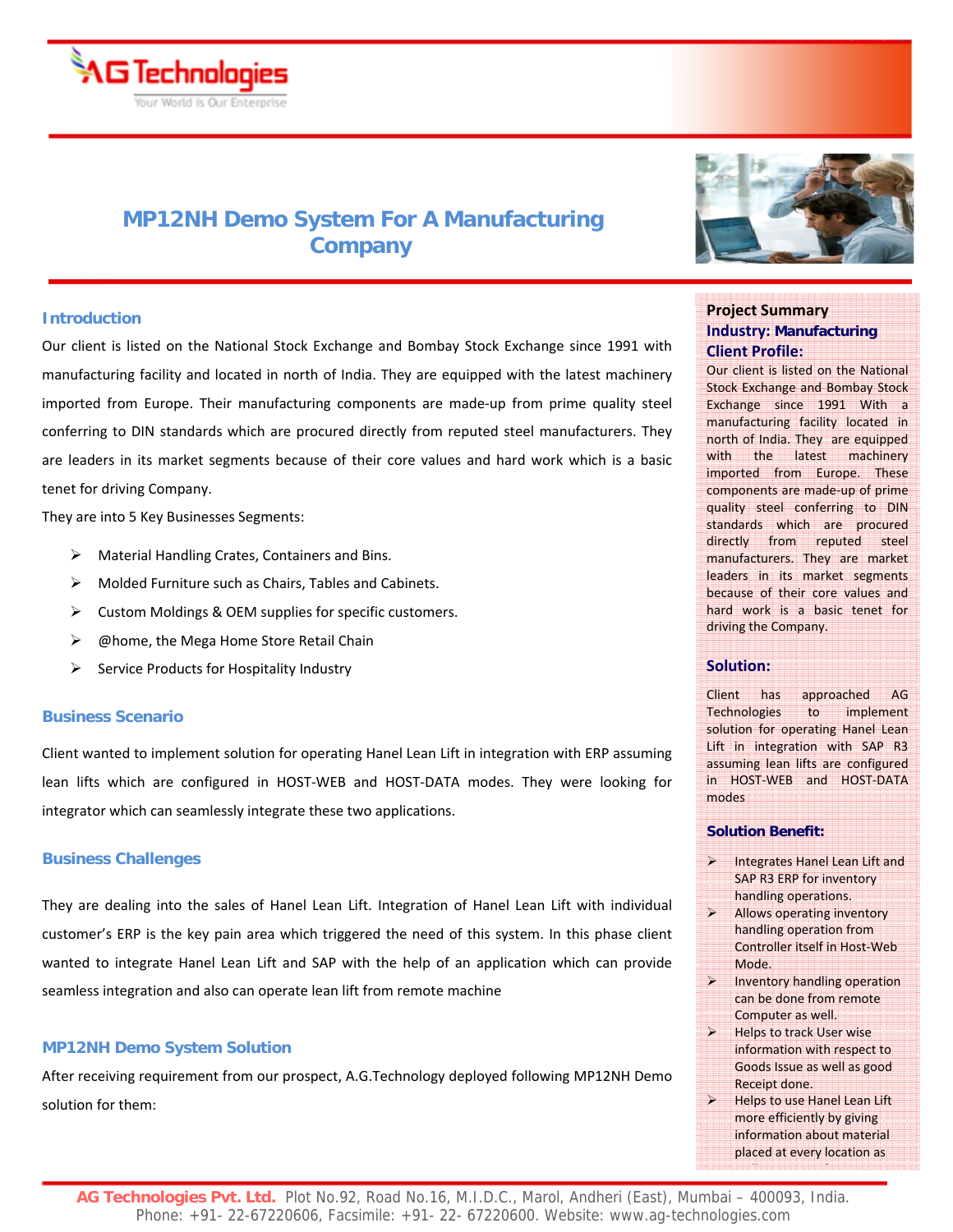

Some of the features are as mentioned below:

- "Goods Receipt" functionality allows loading of goods in lean lift against selected GRN. User can search the GRN base on "Posting Date ", " Item Code ", "GRN No". Specified quantity for particular location will be saved in system and same will be deducted from Balance Quantity in GRN and added in the Available Quantity in lean lift.
- "Goods Issue" functionality allows retrieval of goods from lean lift against selected GI. User can search on the basis of "Posting Date ", " Item Code ", "GI No". Specified quantity for particular location will be retrieved from the system and same will be deducted from Balance Quantity of GI and Available Quantity in lean lift.
- "Location Master" functionality helps user to allocate the Items to particular location in lean lift by specifying Lift No, Shelf No, Compartment No, Compartment Depth and container size.
- Solution has security features such as authentication and authorization.
- MIS Reports ‐
	- 1. Tray Location wise Stock Report
	- 2. Parts below Minimum Level Report
	- 3. Part wise Transaction Report

# **Technology Used**

- DOT Net Framework 4.0 (64 Bit)
- LINQ
- JQuery,
- JavaScript
- XML Database

# **The Solution Benefit**

- Integrates Hanel Lean Lift and SAP R3 ERP for inventory handling operations.
- Allows operating inventory handling operation from Controller itself in Host-Web Mode.
- Inventory handling operation can be done from remote Computer as well.
- Helps to track User wise information with respect to Goods issue as well as good Receipt done.
- Helps to use Hanel Lean Lift more efficiently by giving information about material placed at every location.
- A report facilitates better, more informed decisions.
- Smooth integration two different systems via single application.
- Security features such as authentication and authorization were provided to avoid unwanted access to the system.